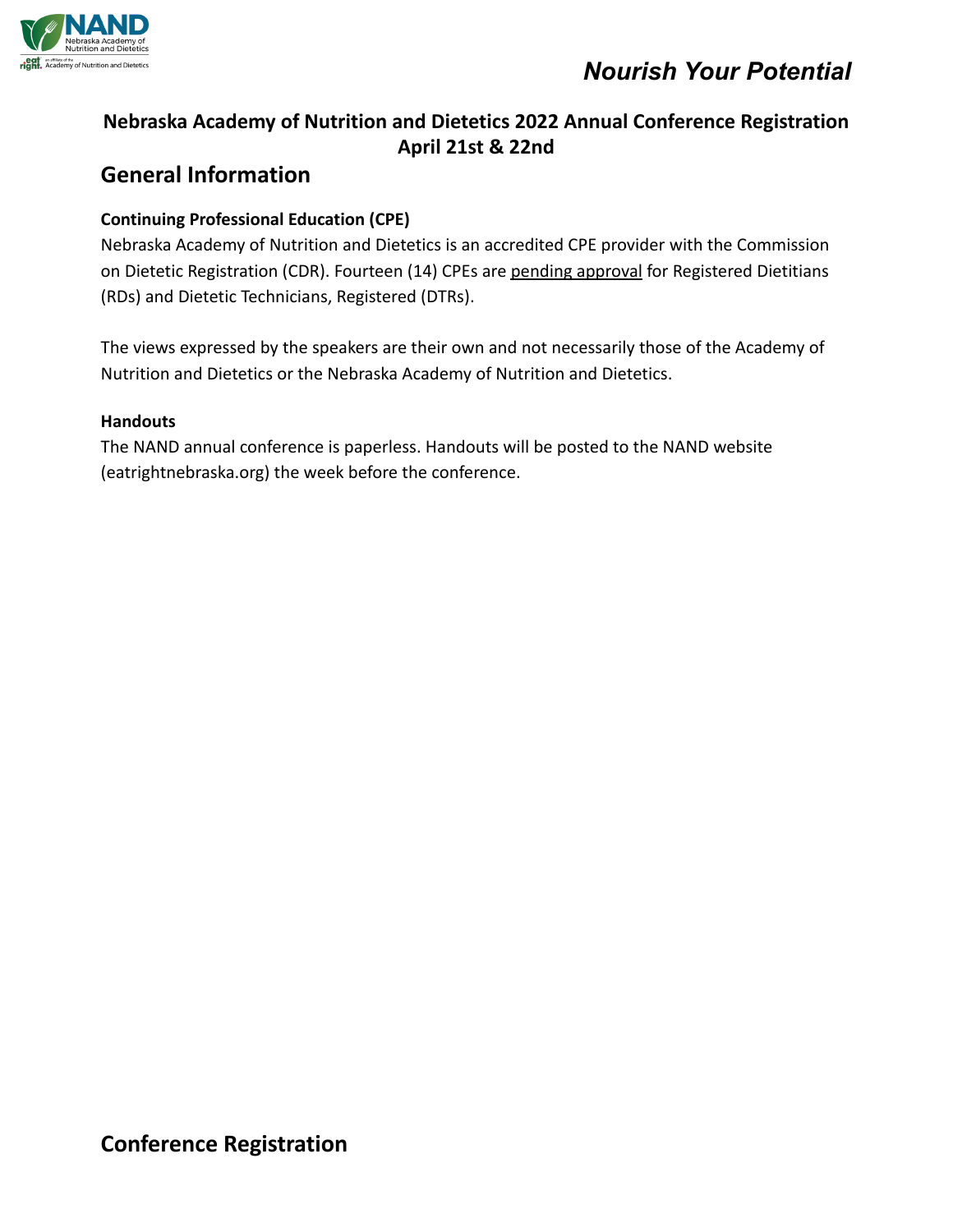

The full conference registration fee includes admittance to all sessions, across both days.

Questions regarding the conference or registration, please contact Abigail Phillips at [admin@eatrightnebraka.org](mailto:admin@eatrightnebraka.org) .

#### **Cancellation**

Written requests for conference registration refunds must be postmarked or emailed on or before April 6th, 2022 to receive a refund, and may be subject to a 20% processing fee. No refunds will be granted for cancellation requests postmarked after April 6th, 2022. Substitutions are allowed. All cancellation requests need to be made in writing via mail or email to the addresses listed below.

# **Send Registration:**

NAND Attn: Jordan Luxa 843 Southfork Rd Blair, NE 68008

OR

[jordan.luxa@unl.edu](mailto:jordan.luxa@unl.edu)

#### **Nebraska Academy of Nutrition and Dietetics 2022 Annual Conference Registration April 21st & 22nd, 2022**

| Name:                              | . .<br>$\sim$<br>Credentials: |
|------------------------------------|-------------------------------|
| dress:<br>$\overline{\phantom{a}}$ |                               |